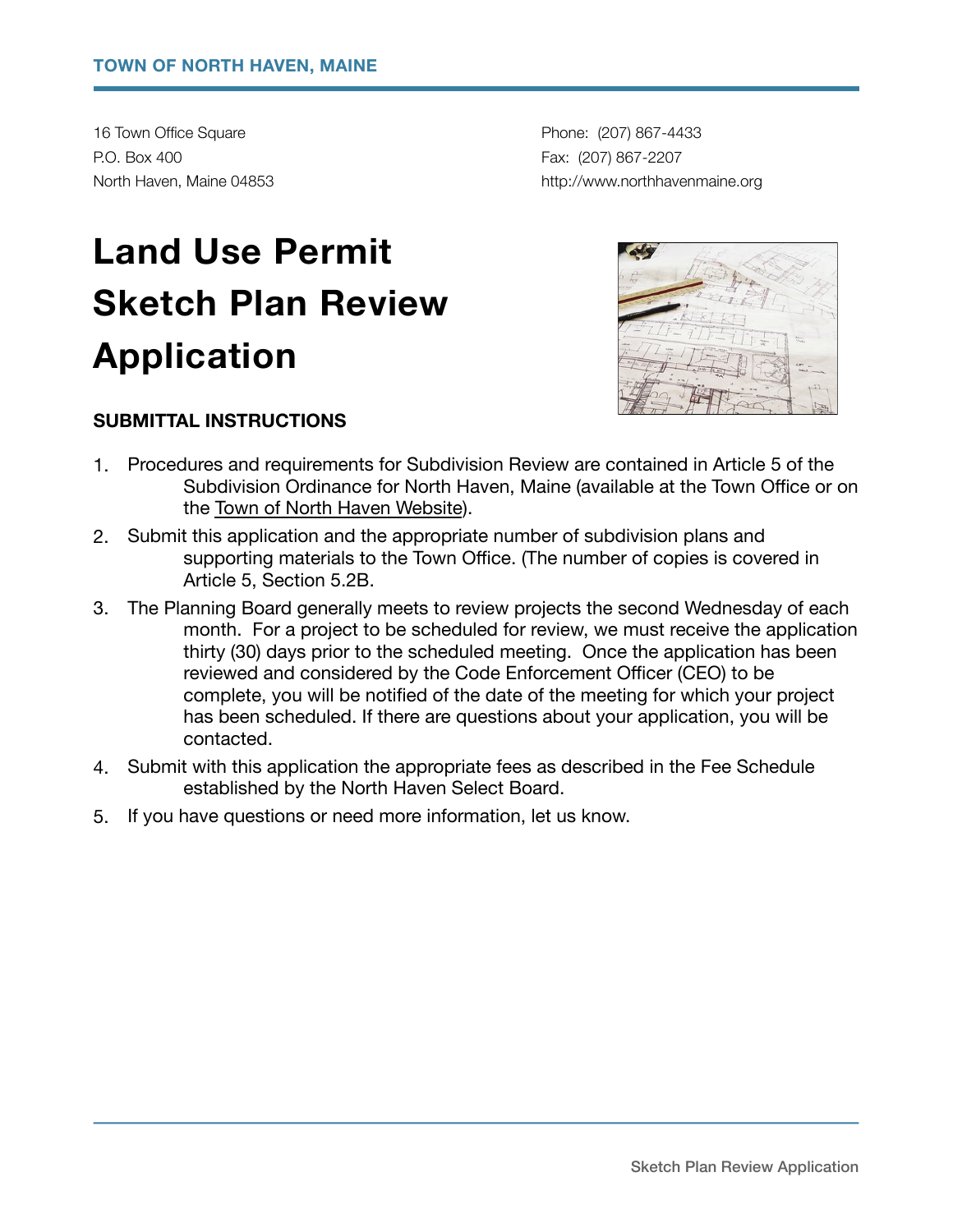## **Sketch Plan Review Application**

To the Code Enforcement Officer of North Haven, Maine: A Sketch Plan Application is hereby made for your review.

| <b>DATE OF APPLICATION</b>                                                                                                                               |  |
|----------------------------------------------------------------------------------------------------------------------------------------------------------|--|
| <b>NAME OF APPLICANT (APPLICANT</b><br>MUST OWN THE PROPERTY OR HAVE<br>AN OPTION OR PURCHASE AND<br><b>SALES AGREEMENT TO PURCHASE</b><br>THE PROPERTY) |  |
| <b>MAILING ADDRESS OF THE</b><br><b>APPLICANT</b>                                                                                                        |  |
| <b>APPLICANT'S PHONE NUMBER</b>                                                                                                                          |  |
| <b>APPLICANT'S EMAIL ADDRESS</b>                                                                                                                         |  |
| <b>NAME OF PROPERTY OWNER (IF</b><br>DIFFERENT THAN APPLICANT)                                                                                           |  |
| <b>MAILING ADDRESS OF THE</b><br><b>OWNER</b>                                                                                                            |  |
| <b>OWNER'S PHONE NUMBER</b>                                                                                                                              |  |
| <b>OWNER'S EMAIL ADDRESS</b>                                                                                                                             |  |
| <b>DESIGNATED AGENT (IF</b><br><b>APPLICABLE</b> )                                                                                                       |  |
| <b>DESCRIPTION OF THE PROJECT</b><br><b>(ATTACH NARRATIVE IF MORE</b><br><b>SPACE IS NECESSARY)</b>                                                      |  |

### **PROJECT CHECKLIST**

◻ USGS Topographic Map of Area ◻ Knox County Soil Survey of Site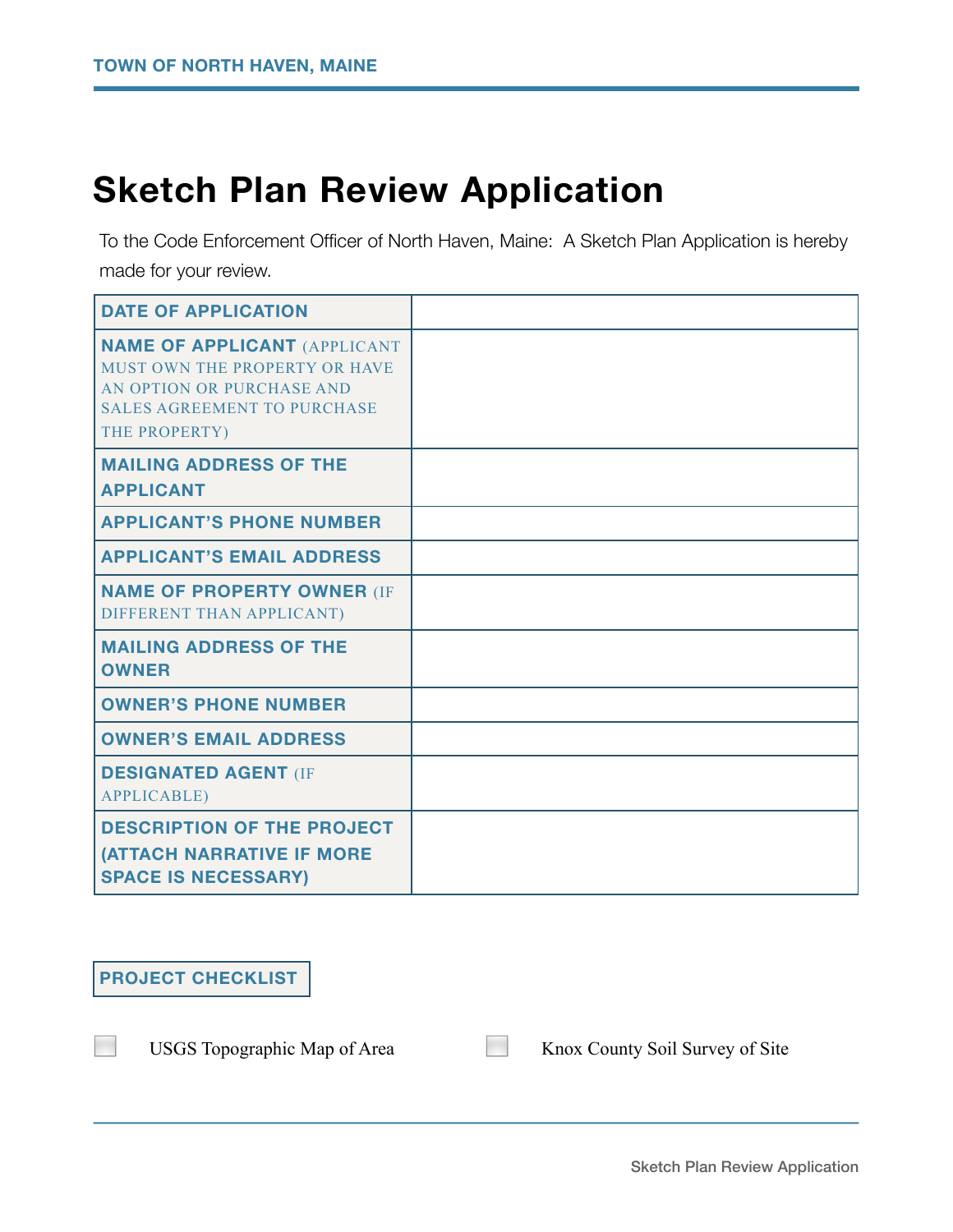| <b>LAND DETAILS</b>                                             |                                                  |
|-----------------------------------------------------------------|--------------------------------------------------|
| <b>TAX MAP AND LOT NUMBER</b>                                   |                                                  |
| <b>SITE ADDRESS</b>                                             |                                                  |
| <b>LAND USE DISTRICT</b>                                        |                                                  |
| <b>TOTAL ACREAGE OF THE</b><br><b>PARCEL</b>                    |                                                  |
| <b>ACREAGE TO BE DEVELOPED</b><br><b>AND LOTS TO BE CREATED</b> |                                                  |
| Yes<br>N <sub>0</sub><br>$\overline{\phantom{a}}$               | Portion of the property is in the Shoreland Zone |

| Yes                | $\bf N_0$      | Land has been part of a prior approved Subdivision     |
|--------------------|----------------|--------------------------------------------------------|
| $\blacksquare$ Yes | $\blacksquare$ | Land has been part of a prior Subdivision              |
| $\blacksquare$ Yes | $\mathbf{N}$   | Land has been divided within the past five $(5)$ years |

The Code Enforcement Officer and/or the Planning Board reserve the right to request any reasonable additional information as may be deemed necessary and pertinent for action upon this request.

**NOTE: Permit not valid until fee is paid and is good for one year from date approved by Code Enforcement Officer. The issuance of this permit in no way relieves the applicant of the responsibility of obtaining any other necessary local, state or federal permits.** 

Statement by Applicant: I hereby certify that the information presented above and on attached pages is true, accurate and complete to the best of my knowledge.

\_\_\_\_\_\_\_\_\_\_\_\_\_\_\_\_\_\_\_\_\_\_\_\_\_\_\_\_\_\_\_\_\_\_\_\_\_ \_\_\_\_\_\_\_\_\_\_\_\_\_\_\_\_\_\_\_\_\_\_\_\_\_

(Signature of Applicant) (Date)